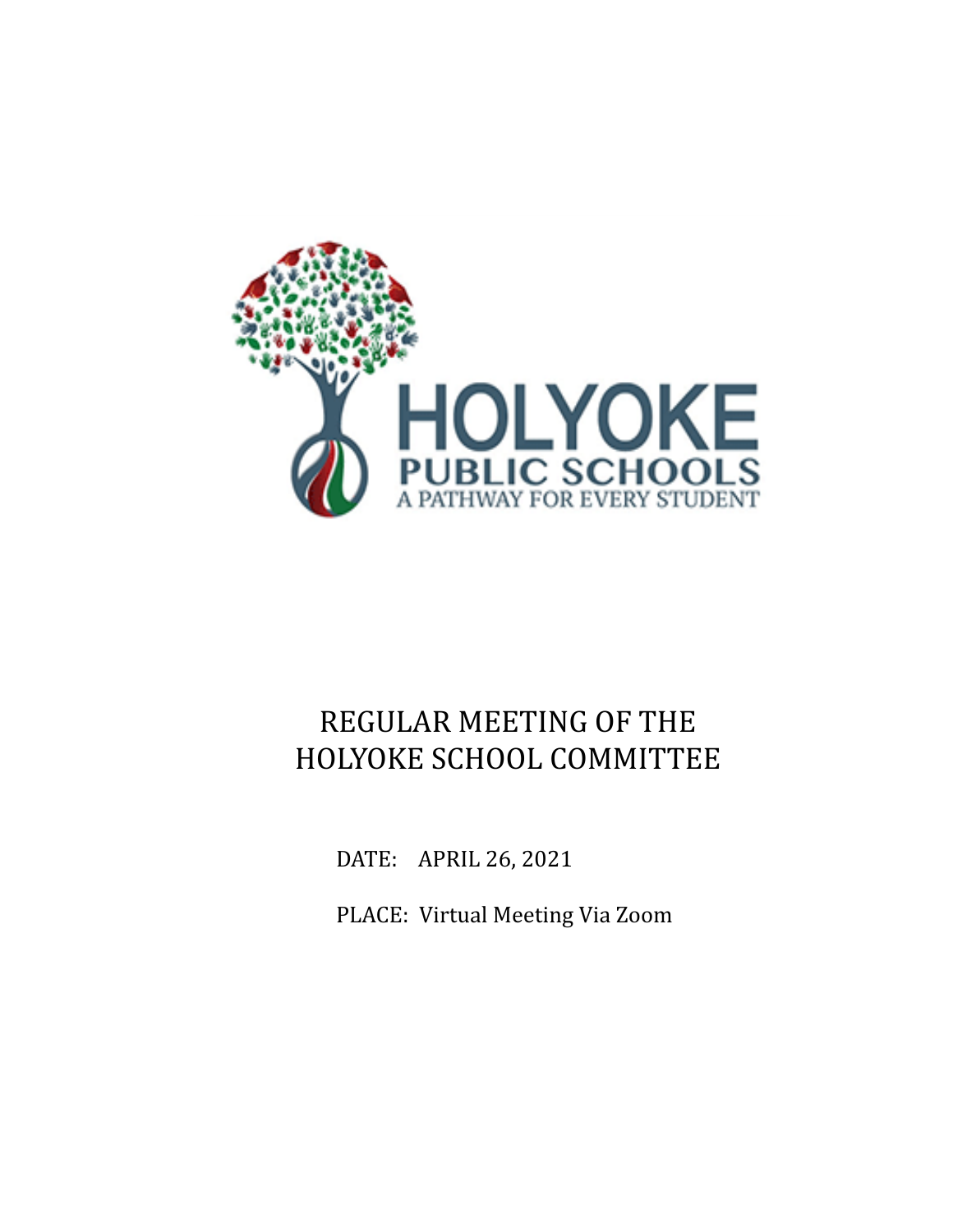### CITY OF HOLYOKE SCHOOL COMMITTEE

### **SCHOOL COMMITTEE AGENDA**

### **DATE: MONDAY, April 26, 2021**

**TIME:** 6:00 PM

**LOCATION:** Virtual Meeting Via Zoom

<https://hps-holyoke-ma-us.zoom.us/j/85266232176?pwd=ci9tWEs3cG81SkQxdXZrWW5GenBXQT09> Passcode: 435164

\*On March 12, 2020, Governor Baker issued an Executive Order modifying certain requirements of the Open Meeting Law, to enable public bodies to carry out their responsibilities while adhering to public health recommendations regarding social distancing.

The Executive Order relieves public bodies from the requirement in the Open Meeting Law that meetings be conducted in a public place that is open and physically accessible to the public, provided that the public body makes provision to ensure public access to the deliberations of the public body through adequate, alternative means. "Adequate, alternative means" may include, without limitation, providing public access through telephone, internet, or satellite enabled audio or video conferencing or any other technology that *enables the public to clearly follow the proceedings of the public body in real time.*

In addition, all members of a public body may participate in a meeting remotely; the Open Meeting Law's requirement that a quorum *of the body and the chair be physically present at the meeting location is suspended.*

### 1. **CALL TO ORDER ~ ROLL CALL ~ PLEDGE OF ALLEGIANCE**

a. Pursuant to M.G.L. c. 30A, s. 20, I am hereby informing all attendees that a video and audio *recording is being made of the meeting and the meeting is being live-streamed and run live on the City's community TV channel.*

### 2. **STUDENT SHOWCASE - DEAN SCHOOL STUDENTS**

### 3**. PUBLIC COMMENT**

Members of the public wishing to submit public comment can email  $lizlafond@hps holyokema.us$  no later than 3:00 p.m. Monday, April 26, 2021. Comments will either be displayed or read during the meeting.

### 4. **COMMUNICATIONS & REPORTS**

- a. **Student Reports**
	- Dean Campus Students Request to Speak Graduation Activities
- b. **Superintendent/Receiver Reports**
	- Return to School Update
	- Standardized Testing Update
	- Graduation/End of Year Activities Update
	- Covid-19 Update
	- 2021-2022 School Calendar (information)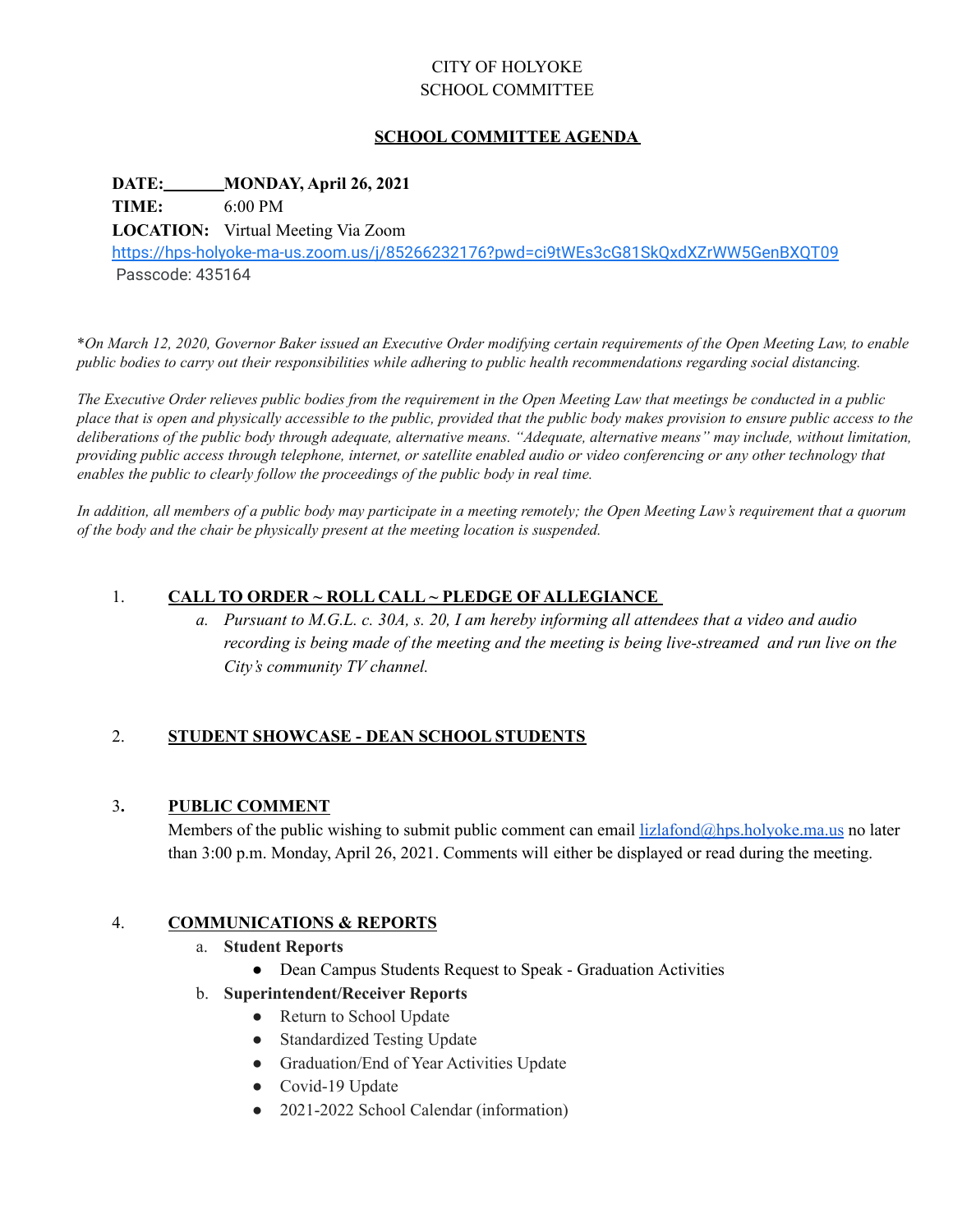### 5. **NEW BUSINESS**

### 6. **ONGOING BUSINESS**

### 7. **ANNOUNCEMENTS**

The listing of matters are those reasonably anticipated by the Chair which may be discussed at the meeting. Not all items listed may in fact be discussed and other items not listed may also be brought up for discussion to the extent permitted by law.

\*The Holyoke Public Schools makes available a public discussion period for persons in the audience to address the Committee on specific agenda items. In order to hear as many speakers as possible, the Committee asks individuals to continue their remarks to two (2) minutes. Any person wishing to submit longer testimony should give copies to the Committee Secretary before the meeting so that it may be distributed to Committee members. The speaker can then summarize this testimony at the meeting within the two (2) minute time period. Persons wishing to speak should register with the Committee Secretary immediately before the meeting begins. Individuals who request specific items to be included on the Committee's agenda should mail a written request fifteen (15) days in advance of a Committee meeting date to Liz Lafond, in care of the Receiver's Office, 57 Suffolk Street, Holyoke, MA 01040.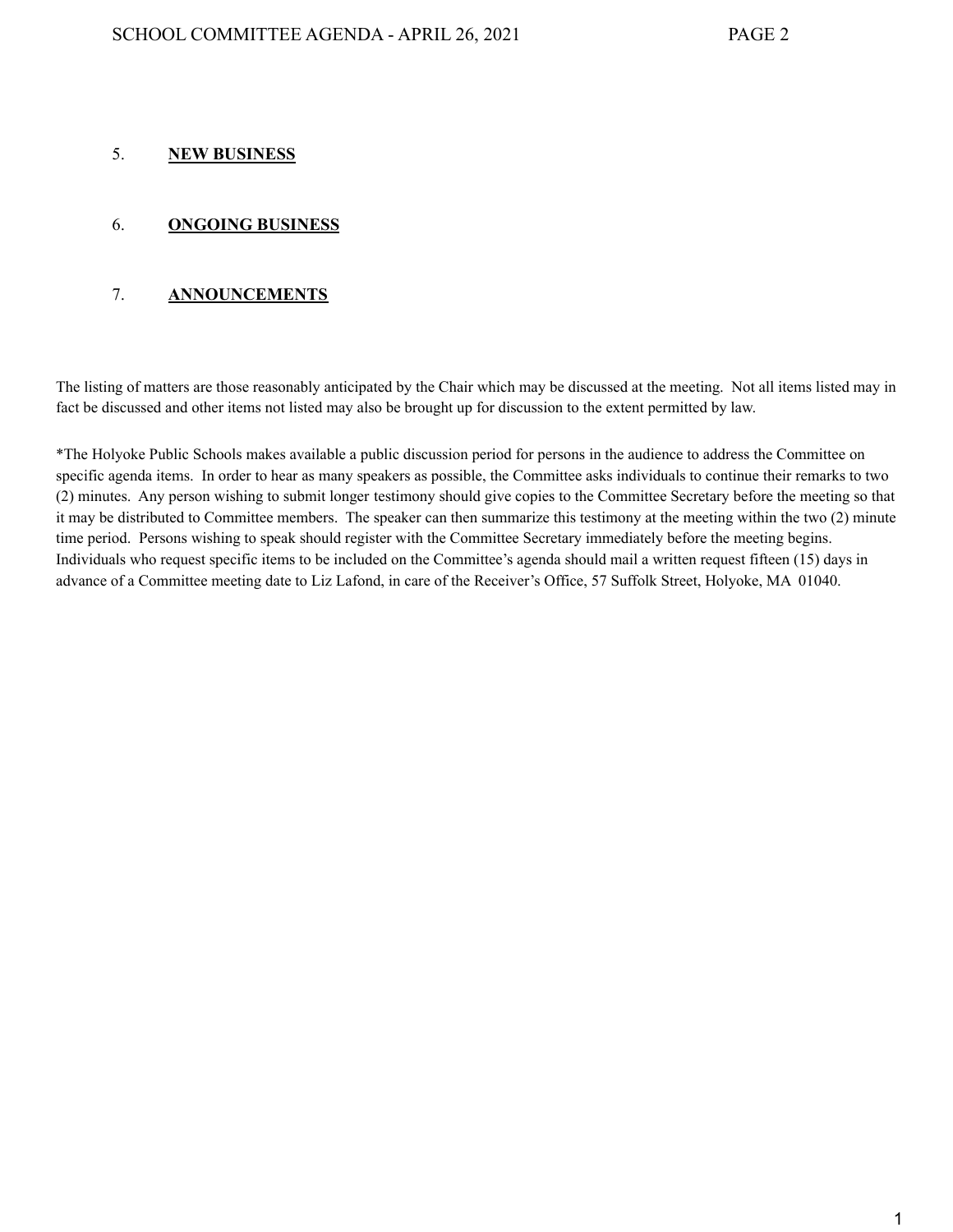#### **School Committee Meeting**

### **Superintendent/Receiver Report**

**April 26, 2021**

#### **Return to School Update**

Overall we have approximately 57% of students in grades Pre-k to 5 participating in in-person learning 5 days a week since April 5th. Since the return to 5 days a week, some of our biggest successes have been staff and students developing relationships. Many schools took the opportunity to prepare for another "1st day of school" to practice safety protocol and classroom routines. Teachers and paraprofessionals are constantly rising to the challenge. Many are becoming masterful at using technology platforms and at engaging students in remote and in-person learning simultaneously. School leaders are staying focused on instruction even amongst the huge managerial task of maintaining in-person learning. They continue to pilot data meetings with staff and to provide thoughtful feedback to teachers to improve practice.

| <b>School</b> | <b>Total # Enrolled</b> | # In Person | % In Person | # Remote | % Remote |  |
|---------------|-------------------------|-------------|-------------|----------|----------|--|
| PK-5 Total    | 2557                    | 1468        | 57%         | 1089     | 43%      |  |
| <b>DON</b>    | 346                     | 211         | 61%         | 135      | 39%      |  |
| <b>ENW</b>    | 429                     | 291         | 68%         | 138      | 32%      |  |
| <b>KLY</b>    | 294                     | 85          | 29%         | 209      | 71%      |  |
| LAW           | 184                     | 109         | 59%         | 75       | 41%      |  |
| <b>MCM</b>    | 236                     | 149         | 63%         | 87       | 37%      |  |
| <b>MET</b>    | 267                     | 210         | 79%         | 57       | 21%      |  |
| <b>MOR</b>    | 289                     | 167         | 58%         | 122      | 42%      |  |
| <b>PECK</b>   | 98                      | 48          | 49%         | 50       | 51%      |  |
| <b>SUL</b>    | 309                     | 153         | 50%         | 156      | 50%      |  |
| <b>VPH</b>    | 105                     | 45          | 43%         | 60       | 57%      |  |

### **Student Attending Demographics Pre-K to 5**

Middle School students return to in-person 5 days a week on April 26th. Currently (as of 4/23) 31% (approx. 340 students) of grades 6-8 students will be returning to in-person learning 5 days/week. The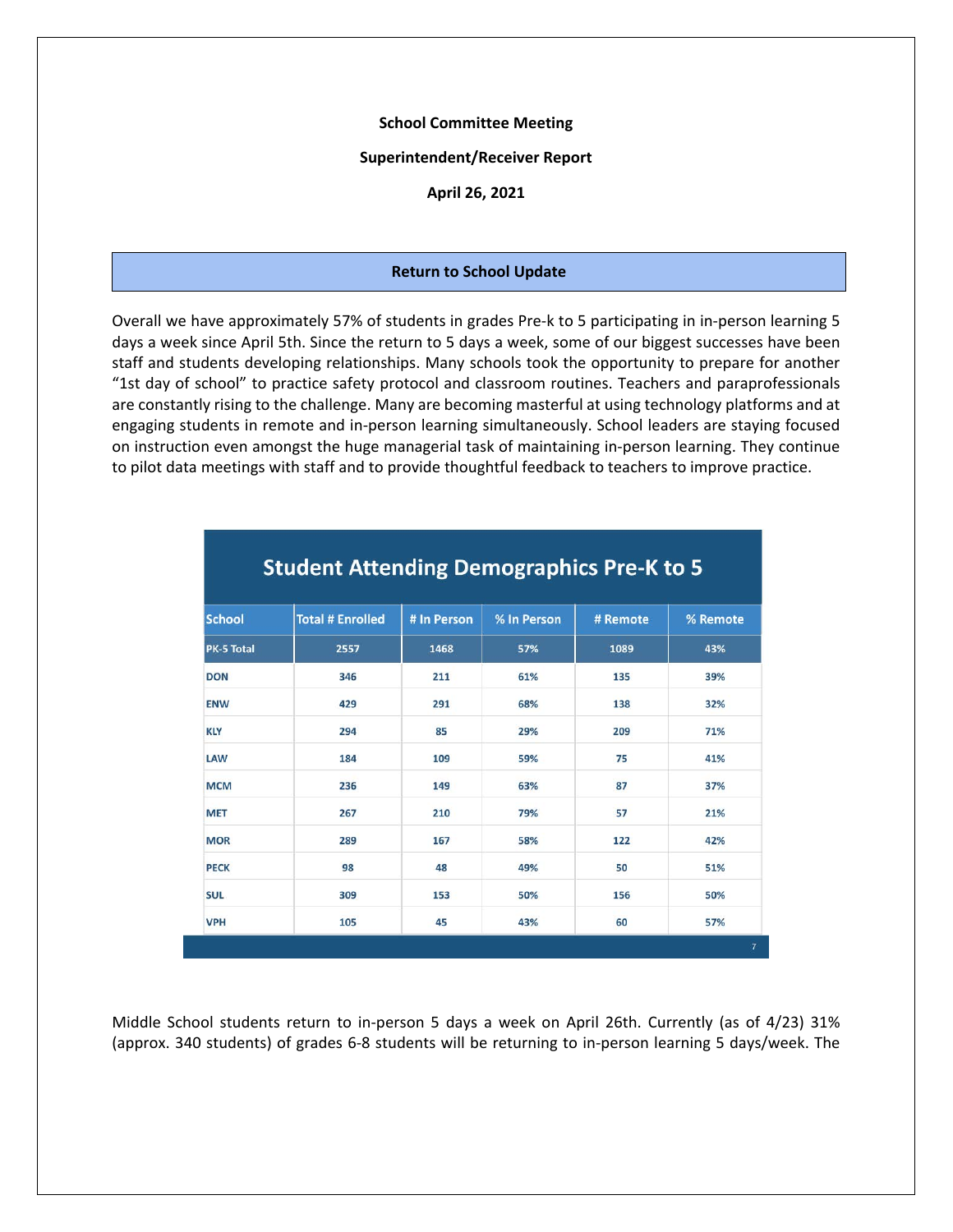Middle School Campus Learning Centers provided an opportunity to get middle school students back into school routines prior to launching in-person learning 5 days/week.

| <b>Middle School In Person vs. Remote</b><br><b>Survey Results</b> |              |                  |     |               |     |                          |     |
|--------------------------------------------------------------------|--------------|------------------|-----|---------------|-----|--------------------------|-----|
| <b>School</b>                                                      | <b>Total</b> | <b>In Person</b> |     | <b>Remote</b> |     | <b>Not Yet Indicated</b> |     |
|                                                                    | # Enrolled   | #                | %   | #             | %   | #                        | %   |
| <b>Grades PreK-8</b><br><b>Overall</b>                             | 1095         | 340              | 31% | 275           | 25% | 480                      | 44% |
| <b>DON</b>                                                         | 86           | 25               | 29% | 28            | 33% | 33                       | 38% |
| <b>ENW</b>                                                         | 255          | 52               | 20% | 47            | 18% | 156                      | 61% |
| <b>KEL</b>                                                         | 50           | 28               | 56% | 20            | 40% | $\overline{2}$           | 4%  |
| <b>MCM</b>                                                         | 127          | 63               | 50% | 58            | 46% | 6                        | 5%  |
| <b>MET</b>                                                         | 30           | 17               | 57% | 7             | 23% | 6                        | 20% |
| <b>PECK</b>                                                        | 160          | 40               | 25% | 25            | 16% | 95                       | 59% |
| <b>SUL</b>                                                         | 163          | 28               | 17% | 25            | 15% | 110                      | 67% |
| <b>VPH</b>                                                         | 224          | 87               | 39% | 65            | 29% | 72                       | 32% |

Having students in the building 5 days a week has also brought challenges. Some of the challenges have been: scheduling breakfast in the classroom as well as lunch due to 6 ft. distancing, while classrooms are at 3 ft. distancing; balancing in-person and remote students during Livestream teaching in classrooms with only one teacher; teachers planning for small group instruction and, how they can reduce screen time for students.

A pathway for every student

**Holyoke Public Schools** 

The exact return dates for High School students are still being determined but will begin to phase students back prior to the DESE deadline of May. The Holyoke High School High School survey for full in-person or full remote closed on April 21st. There were 462 responses with 57.4% selecting full in-person 5 days a week. The highest response rate was from 10th grade students (32.5%), and the lowest was from 12th grade (14.9%). The staff at the High School are continuing to work on outreach during this period. The school day will run with the same full day schedule and the current arrival and dismissal times. Students will transition between classes up to 3 times a day. Students will be served breakfast outside before school starts, and lunch will be served outside with alternate spaces during inclement weather.

Holyoke High School campuses are tentatively planning for students and teachers to return to school for in-person learning the weeks of May 3 and May 10. Opportunity Academy is planning on May 6th as the first day back for students. Dean and North campuses are planning for students to return the week of May 10, staggering grade level return dates in order to deliver and practice health and safety guidelines and procedures.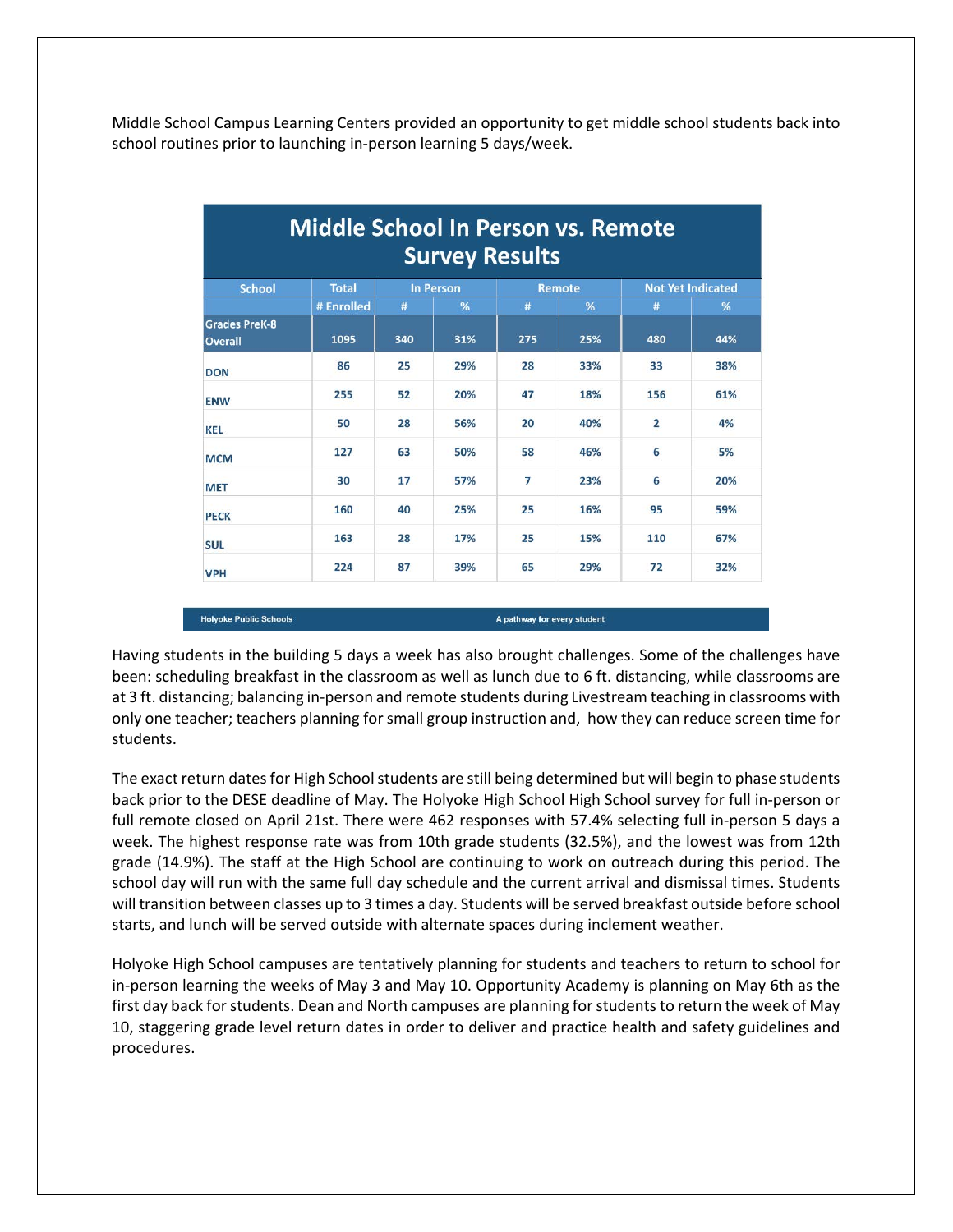### **Standardized Testing Update**

Remote MCAS administration is available for Grades 3-8 for families who chose to have their children learn remotely through the end of the school year. Remote MCAS will use a browser-based version of the TestNav system to access the test at home. The instructional technology department will review and confirm that students' Chromebooks meet the testing requirements. Families will also have the option to opt to have their child take the assessment in-person during testing days at their school. Test administrators would use synchronous video conferencing (Zoom) to remain in contact with students during remote administration. There is a scheduled DESE Training occurring Thursday, April 29th that will provide us with more details and specifics, regarding remote testing. One suggestion has been to include FACE in training so they can support parents at home, as well as, messaging.

## **Standardized Testing Update**

### **MCAS Administration dates for Grades 3-8**

| Grades 3, 4, and 5<br><b>ELA, Math, and STE</b> | <b>May 10-June 11</b> |
|-------------------------------------------------|-----------------------|
| Grades 6, 7, and 8<br><b>ELA, Math, and STE</b> | <b>May 17-June 11</b> |

### **MCAS Administration dates for HS**

| <b>ELA</b>                | May 3 - June 11   |
|---------------------------|-------------------|
| l Math                    | May 3 - June 11   |
| $\overline{\mathsf{STE}}$ | l June 1- June 11 |

**Holyoke Public Schools** 

A pathway for every student

During the April 20th Board of Education meeting, the Board voted to modify the Competency Determination for the class of 2022 (this year's 11 Grade students) so that they will no longer be required to pass the MCAS in ELA or Math in order to graduate. Grade 11 students may still take the MCAS in order to qualify for scholarships (the Adams Scholarship/ Stanley Z. Koplik Certificate of Mastery with Distinction Award).

Both Holyoke High School campuses will be hosting in-person MCAS tests for 10th graders the week of May 3. ELA will run on May 3 and 4, Mathematics on May 5 and 6. Sophomores who do not choose to sit for the exams will have asynchronous learning during the testing sessions. Juniors who choose to take the exams this spring will take the exams between May 10 and June 11. Dates are TBD depending on DESE guidance regarding the high school return to in-person teaching and learning. Opportunity Academy students will sit for MCAS exams the week of May 17, within their personalized learning program.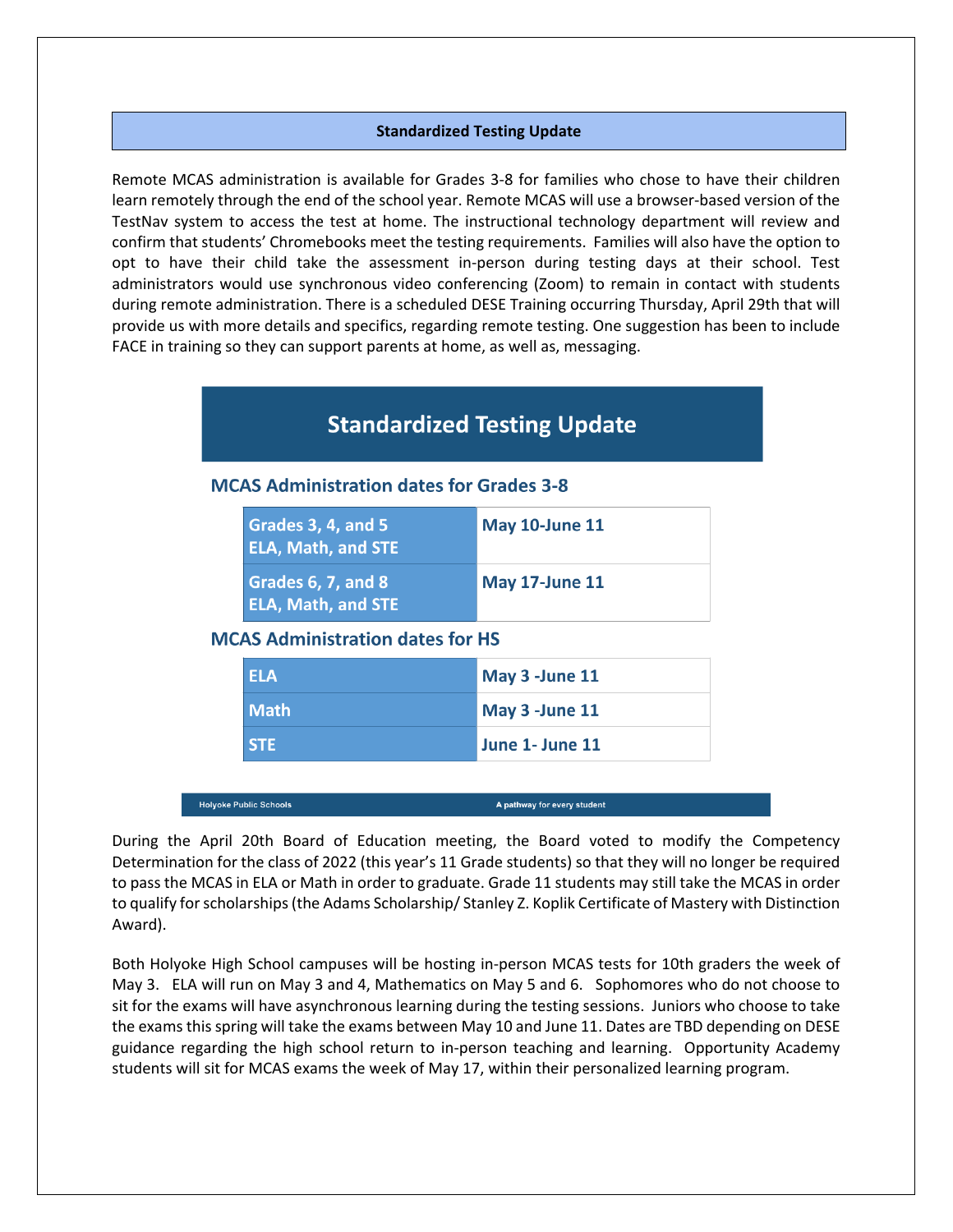### **Graduation/ End of Year Activities Update**

After multiple conversations and discussions with students, families, and staff, a whole school survey of students and staff, and deliberations by the HHS Graduation Task Force it has been decided that Dean and North campus will host separate graduations and senior events (as well as some cross campus celebrations too). The decision to separate the graduations was based on student survey data and was reviewed by the Graduation and Year End Activities task force. See data below.

| <b>Respondents</b>                      | # $of$<br><b>Respondents</b> | %<br>In favor of Separate |
|-----------------------------------------|------------------------------|---------------------------|
| <b>Seniors</b>                          | 33 (89% of<br>seniors)       | 73%                       |
| <b>Non Seniors (9-11th)</b>             | 125                          | 69%                       |
| <b>Faculty and Staff</b><br><b>Dean</b> | 23                           | 96%                       |

# **Dean Graduation Survey Data**

# **North Campus Survey Data**

| <b>Respondents</b>                       | # $of$<br>respondents  | %<br>in favor of separate |  |  |  |
|------------------------------------------|------------------------|---------------------------|--|--|--|
| <b>Seniors</b>                           | 66 (25% of<br>Seniors) | 71%                       |  |  |  |
| <b>Non Seniors (9-11th)</b>              | 79                     | 58%                       |  |  |  |
| <b>Faculty and Staff</b><br><b>North</b> | 22                     | 55%                       |  |  |  |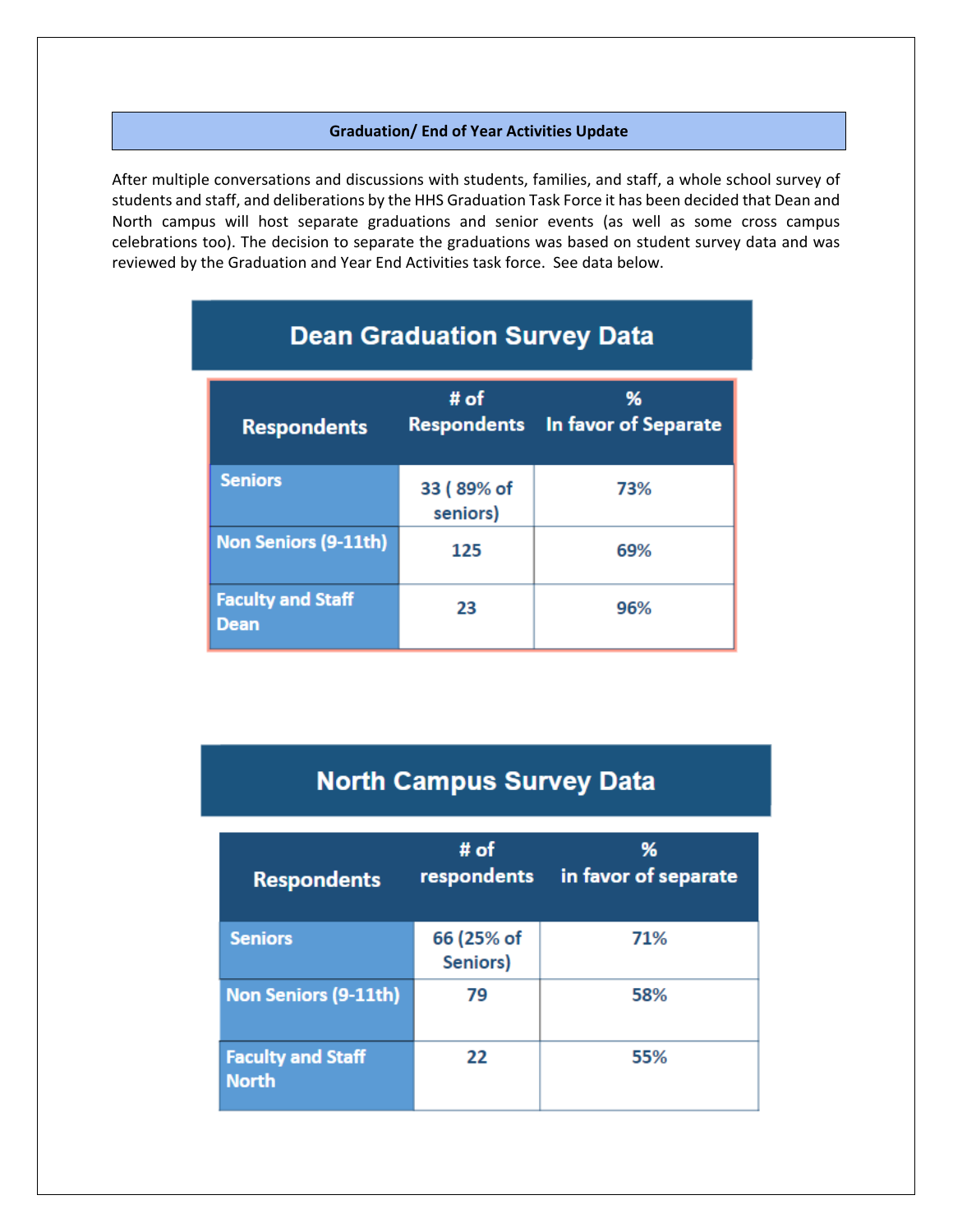The changes recognize and respect that while the North and Dean campuses are one school, the two campuses have distinct cultures, traditions, and dynamics. We know how important graduation and senior events are in the life and culture of a school and its families, and believe these changes celebrate the unique and shared accomplishments of each campus's seniors and their families.

Below are the following recommendations that were suggestedd in regards to changes in Holyoke High School's graduation and senior events:

- Separate Graduations for the Dean and North campuses.
	- Dean Campus graduation will be Friday, June 4 at 5:30 pm
	- North Campus graduation will be June 6 at 1:00 pm
- Each campus will have a separate Class Day.
- Seniors from both campuses would participate in a graduation car parade on May 23, with a route that will pass both the Dean and North campuses.
- Seniors from both campuses will participate in the Gary Rome car incentive.
- Seniors from both campuses will be eligible for any non-campus specific scholarships and awards.
- Both campuses will produce a campus-specific senior yearbook, led by student editors and staff support.
- Students who complete their graduation requirements within our Opportunity Academy will graduate with the campus from which they were referred for OA.
- Based upon DESE and BOH recommendations, there will be no Prom or Senior Night this year.

All dates and times for graduation related events can be found in the appendix.

### **Middle School Building Project**

We are absolutely thrilled that on April 14th the MSBA reviewed our Statement of Interest (SOI) and invited us into the Eligibility Period. As you know, Holyoke had an amazing representation at that meeting. Thank you so much to all who attended! Senator John Velis, Representative Pat Duffy, Acting Mayor Terry Murphy, and Acting Superintendent Anthony Soto spoke on behalf of their project and shared their appreciation. City Councilors Todd McGee, Rebecca Lisi, Mike Sullivan, Peter Tallman; School Committee Members Mildred Lefebvre and Devin Sheehan; BESE Board member Mike Moriarity; HPS Staff Whitney Anderson and Erin Linville; and our project consultants Margaret Wood and Dorrie Brooks all joined.

There were a few factors that contributed to MSBA inviting us into the Eligibility Period. We want to thank former Mayor Morse and the City's financial advisor Cinder McNerney for providing financial statements that showed that the City can afford one new school building within the current debt schedule. We also want to thank the twelve City Councilors who voted on April 6th in favor of a resolution that the Holyoke City Council endorses the plan to apply to the Massachusetts School Building Authority (MSBA) to build one middle school for 550 students and has received information from the City of Holyoke financial advisors indicating that the city has the capacity to finance the construction. One additional City Councilor was unable to be present for the vote.

Following the MSBA board meeting, Mayor Murphy received a Board Action Letter that indicated the Eligibility Period will formally commence on August 2, 2021, and conclude on April 29, 2022.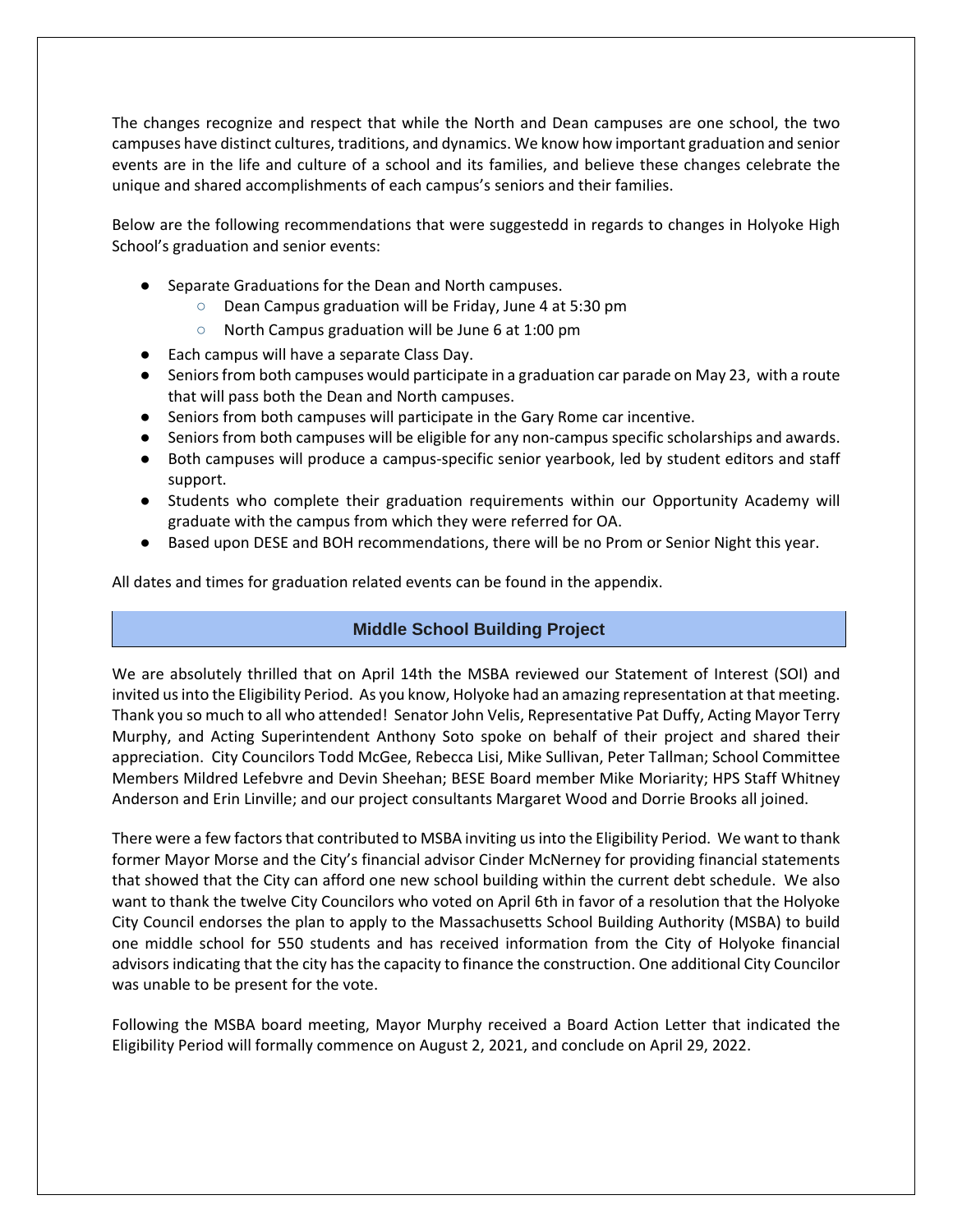There are so many reasons we are excited about the potential of a new middle school building in Holyoke. A new building will allow us to:

- Continue moving towards a model of distinct elementary and middle schools, so that students can have a customized learning experience for their age level
- Continue to expand unique programs, such as the dual language program
- Plan for structural and financial sustainability
- Update our portfolio of schools so that more students have access to buildings conducive for learning in the 21st century

We are looking forward to engaging with you and our community over the next few years to solicit input on this important project! Please reach out to us at any time to discuss this project.

- Anthony Soto, Acting Superintendent/Receiver: 413.896.2399
- Erin Linville, HPS Chief of Strategy (project lead): 312.415.1864
- Whitney Anderson, HPS Facilities Administrator: 413.519.4613

### **COVID-19 Update**

Since the start of the school year on (9/14, through 3/3,1 HPS has had 507 cumulative positive cases. This includes 379 remote students, 36 in-person students, 19 remote staff, and 73 in-person staff. Holyoke's COVID status returned to "Red" on Thursday, April 8th, after six weeks in the "Yellow."

| <b>Holyoke COVID-19 Health Metrics</b>                                                                                       |            |           |            |            |                            |               |               |               |
|------------------------------------------------------------------------------------------------------------------------------|------------|-----------|------------|------------|----------------------------|---------------|---------------|---------------|
|                                                                                                                              | Feb.<br>25 | Mar.<br>4 | Mar.<br>11 | Mar.<br>18 | Mar.<br>25                 | Apr.<br>1     | Apr.<br>8     | Apr.<br>15    |
| <b>Case Count</b><br>$(14 \text{ days})$                                                                                     | 225        | 214       | 201        | 160        | 153                        | 211           | 299           | 283           |
| <b>Number of daily</b><br><b>COVID-19 cases</b><br>per 100,000<br>residents over a<br>two-week period                        | 39.5       | 37.6      | 35.3       | 28.1       | 26.9                       | 37.1          | 44.6          | 49.0          |
| <b>Test positivity rate</b><br>over a two-week<br><b>period</b> (% positive<br>COVID-19 tests out of<br>all tests conducted) | 4.42%      | 4.29%     | 3.86%      | 3.42%      | 3.42%                      | 4.33%         | 5.42%         | 5.59%         |
| <b>Percent Positivity</b>                                                                                                    | Lower      | Lower     | Lower      | Lower      | <b>No</b><br><b>Change</b> | <b>Higher</b> | <b>Higher</b> | <b>Higher</b> |

Source: Mass.gov Weekly Public Health Reports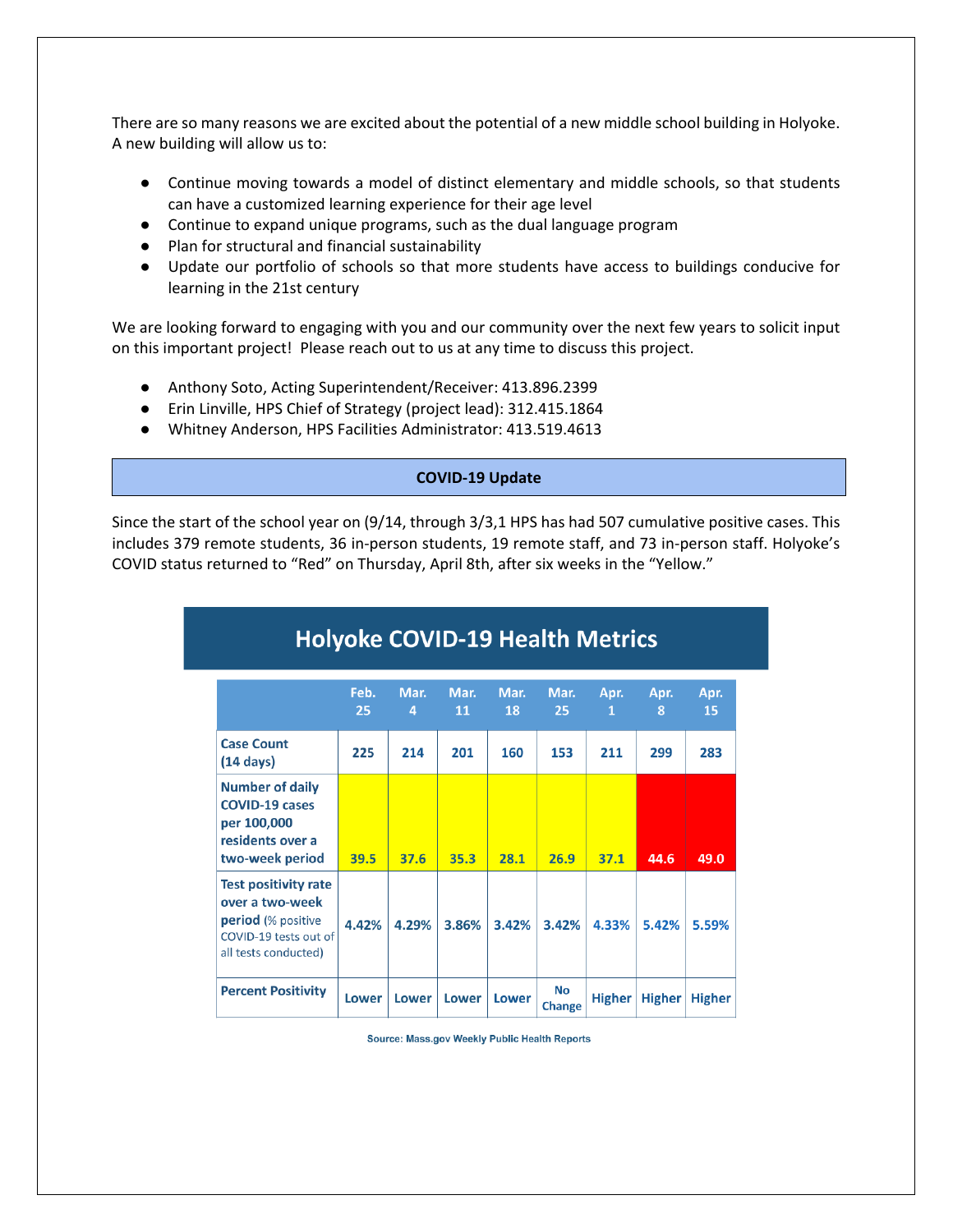Holyoke's designation has been red for 2 weeks now. Total case counts by month include:

- September (14-30): 3 cases
- October: 24 cases
- November: 74 cases
- December: 123 cases
- January: 136 cases
- February: 74 cases
- March: 73 cases.

March's 73 total cases include 59 students (51 remote, and 8 in-person) and 14 staff (3 remote, and 11 inperson). From 4/1 through 4/20, HPS has had 72 cases. As of the report of April 15, the case count for the prior 14 days is **283** cases. The average daily incidence rate is **9.0/100,000**, and the percent positivity is **5.59%.**

See the chart below for the monthly student and staff counts through March 31st.



Since school resumed on 9/14: 507 Cumulative total cases through 3/31 -Students (379 remote, 36 in-person) | Staff (19 remote, 73 in-person)

**Holyoke Public Schools** 

A pathway for every student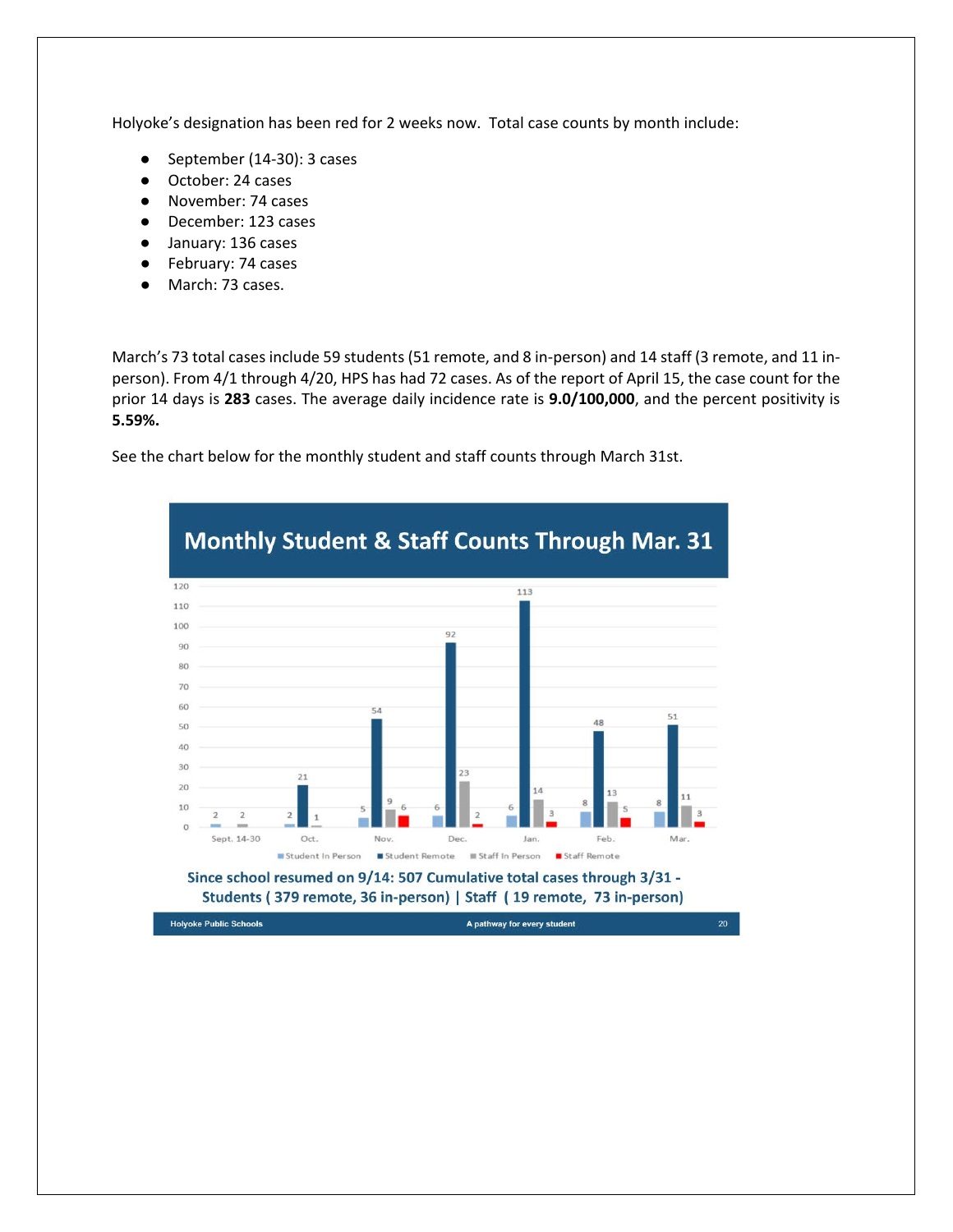Other Health-Related Updates:

- The second of two COVID-Vaccine Clinics sponsored by Holyoke Health Center/HPS Nurses will be held on Saturday, April 24 from 8:00 a.m. until 6 p.m. at Dean Technical High School Gymnasium. The first clinic, held in March, was extremely successful, vaccinating just under 600 individuals. Our Acting Superintendent/Receiver Anthony Soto, School Committee member Devin Sheehan, and Congressman Richard Neil were in attendance.
- Following our second COVID vaccine clinic, nursing will be sending out a COVID-vaccine staff survey.
- Counselors district-wide will be offered the *Youth Mental Health First Aid Training* course through our Healthy Schools Grant program in collaboration with DESE and Pinnacle Partners. Nurses participated in this well-respected training earlier this year and now counselors district-wide will be participating in this important training. Supporting our students' and families' social emotional and mental health needs is needed now more than ever due to the additional pressures related to the ongoing pandemic.
- HPS School Nurses are conducting symptomatic rapid testing district wide.
- HPS Pool Testing began on April 5th with HHSN, Dean Campus, and Transitions program.
	- Pool testing intends to identify infected individuals before they develop symptoms or to identify infected individuals who may not develop symptoms so that measures can be taken to prevent further spread.